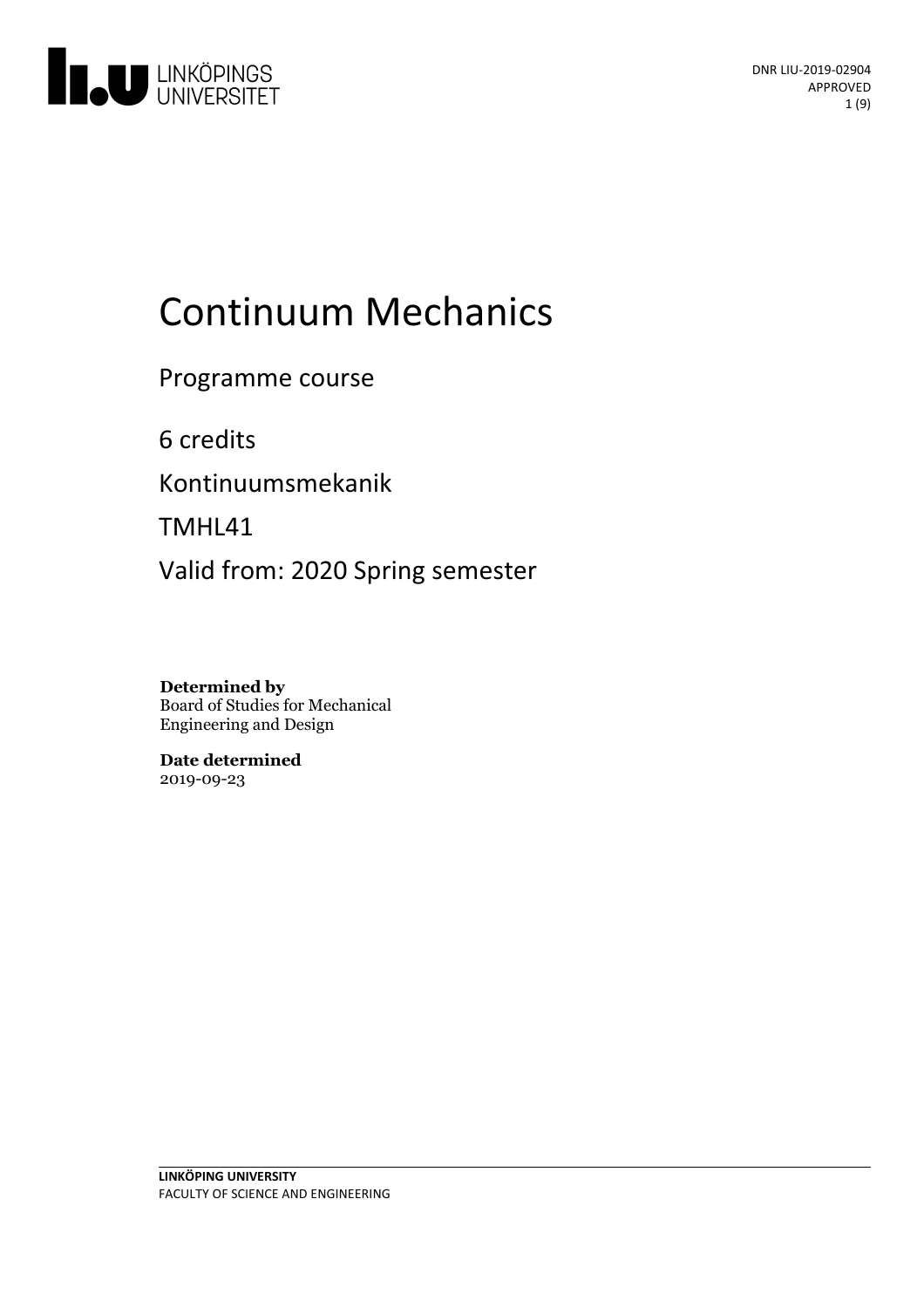# Main field of study

Mechanical Engineering

Course level

Second cycle

### Advancement level

A1X

### Course offered for

- Master's Programme in Aeronautical Engineering
- Master's Programme in Mechanical Engineering
- Mechanical Engineering, M Sc in Engineering

### Entry requirements

Note: Admission requirements for non-programme students usually also include admission requirements for the programme and threshold requirements for progression within the programme, or corresponding.

# **Prerequisites**

Linear algebra, mathematical analysis, basic mechanics.

# Intended learning outcomes

The aim of the course is to give the student a basic understanding of the relations which are needed to analyse <sup>a</sup> continous media subjected to finite deformations. After the course the student should be able to

- define motion, velocity and acceleration using spatial and material descriptions,<br>• define and justify important strain and stress measures for finite
- deformations,<br>• state the conservation laws for mass, momentum and energy and from
- these derive the equations of continuity and motion, and the first law of
- thermodynamics, respectively,<br>
define the properties of isotropic and anisotropic linear elastic materials, and
- define a hyperelastic material.

The course is fundamental for further studies in Solid Mechanics and in Fluid **Mechanics** 

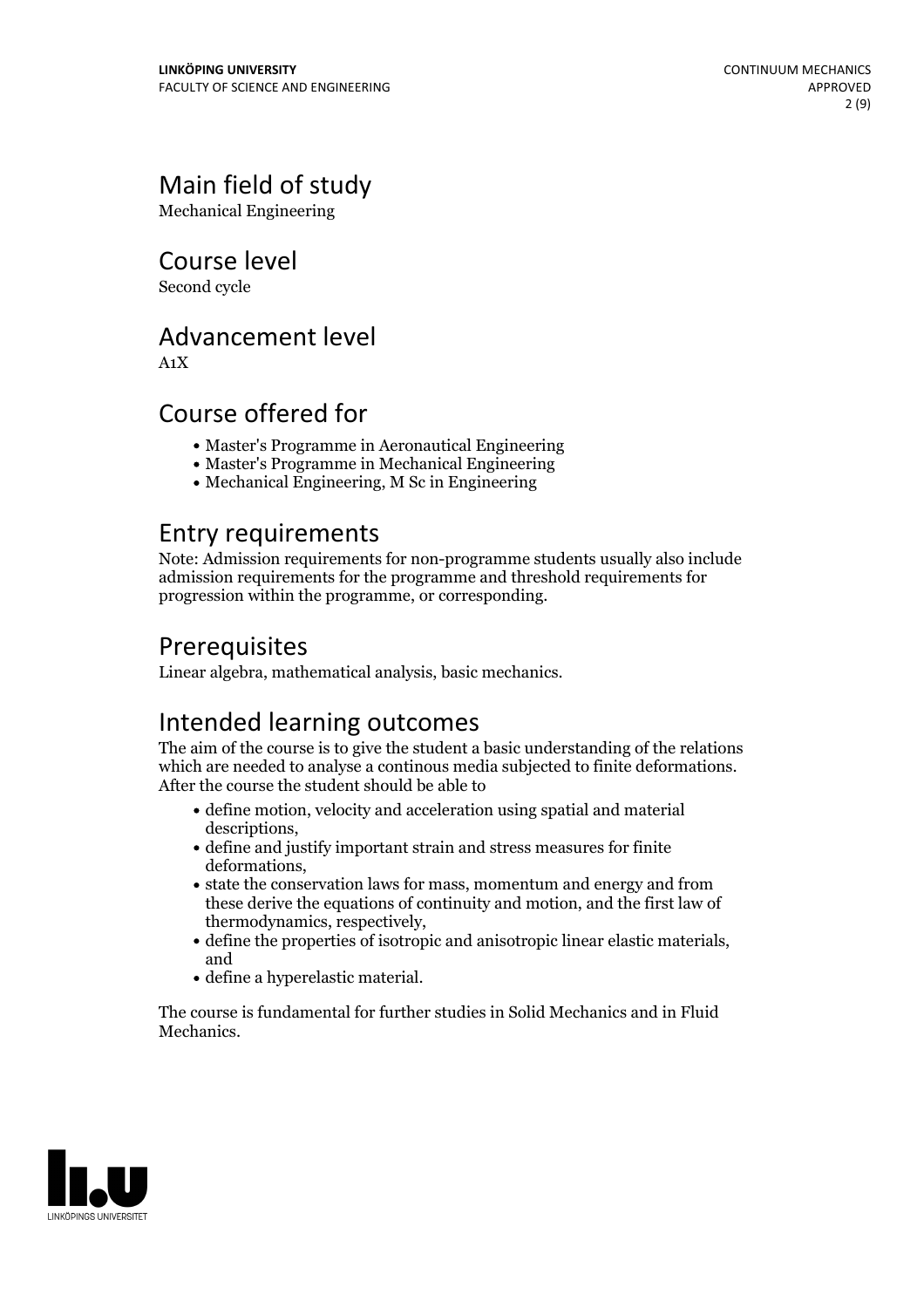### Course content

- Mathematical fundamentals
- Stress analysis
- Displacement and strain
- Motion
- Fundamental laws (conservation laws)
- Linear elasticity
- Energy and variational principles

# Teaching and working methods

Lectures, training classes and one project task.

### Examination

TEN<sub>1</sub> Written examination 6 credits U, 3, 4, 5

### Grades

Four-grade scale, LiU, U, 3, 4, 5

# Other information

Supplementary courses: The finite element method, advanced course, Advanced course i material mechanics, Project course in Solid Mechanics

#### **About teaching and examination language**

The teaching language is presented in the Overview tab for each course. The examination language relates to the teaching language as follows:

- If teaching language is Swedish, the course as a whole or in large parts, is taught in Swedish. Please note that although teaching language is Swedish, parts of the course could be given in English. Examination language is
- If teaching language is Swedish/English, the course as a whole will be taught in English if students without prior knowledge of the Swedish language participate. Examination language is Swedish or English
- $\bullet$  If teaching language is English, the course as a whole is taught in English. Examination language is English.

#### **Other**

The course is conducted in a manner where both men's and women's

The planning and implementation of a course should correspond to the course  $\overline{\phantom{a}}$ syllabus. The course evaluation should therefore be conducted with the course syllabus as a starting point.

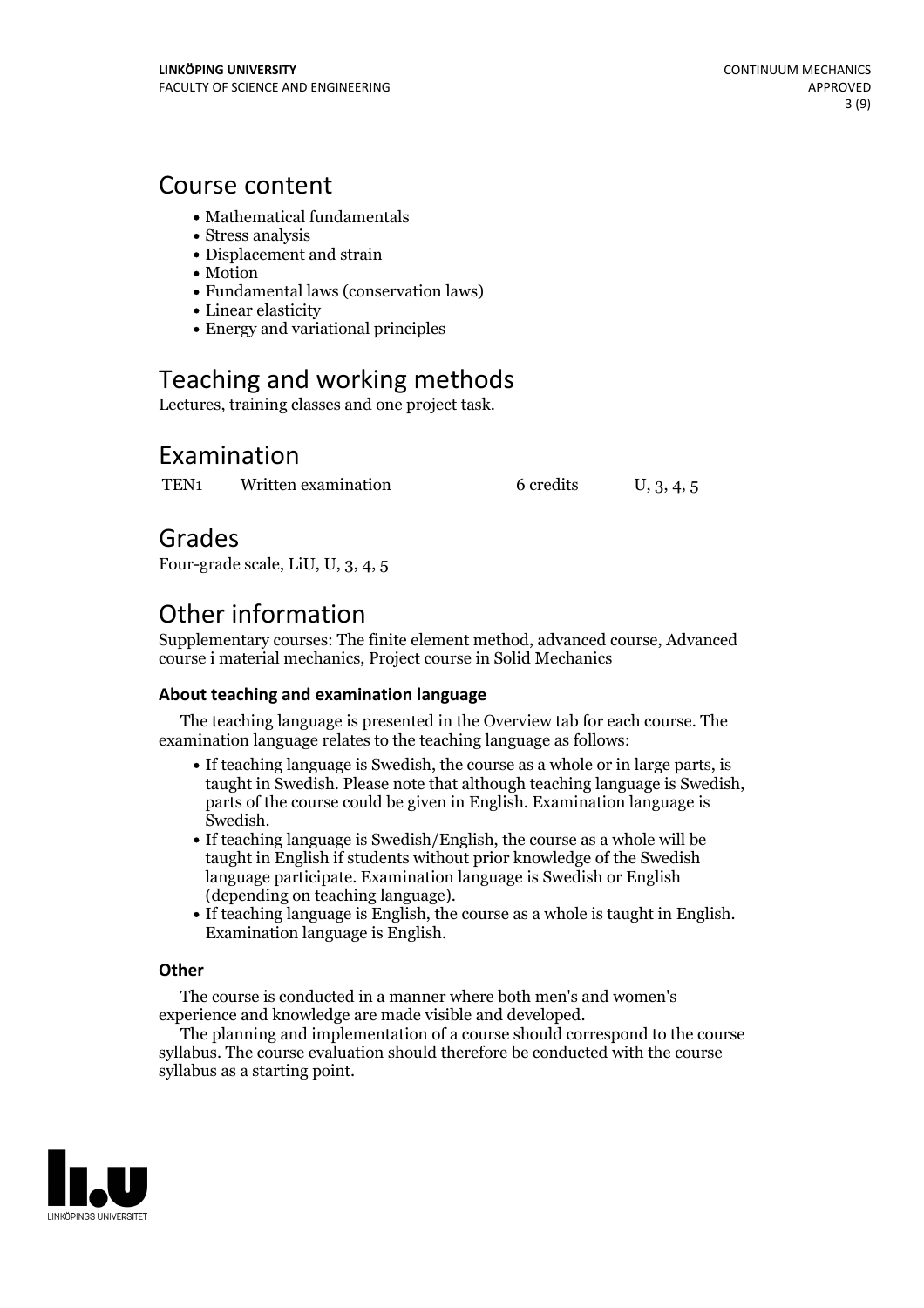# Department

Institutionen för ekonomisk och industriell utveckling

# Director of Studies or equivalent

Peter Schmidt

### Examiner

Kjell Simonsson

# Course website and other links

# Education components

Preliminary scheduled hours: 46 h Recommended self-study hours: 114 h

### Course literature

T. Maze and G. Maze: Continuum mechanics for engineers, 2nd edition, CRC Press, Boca Raton 1999 alternativt A.J.M. Spencer: Continuum mechanics, Dover Publications, New York, 2004

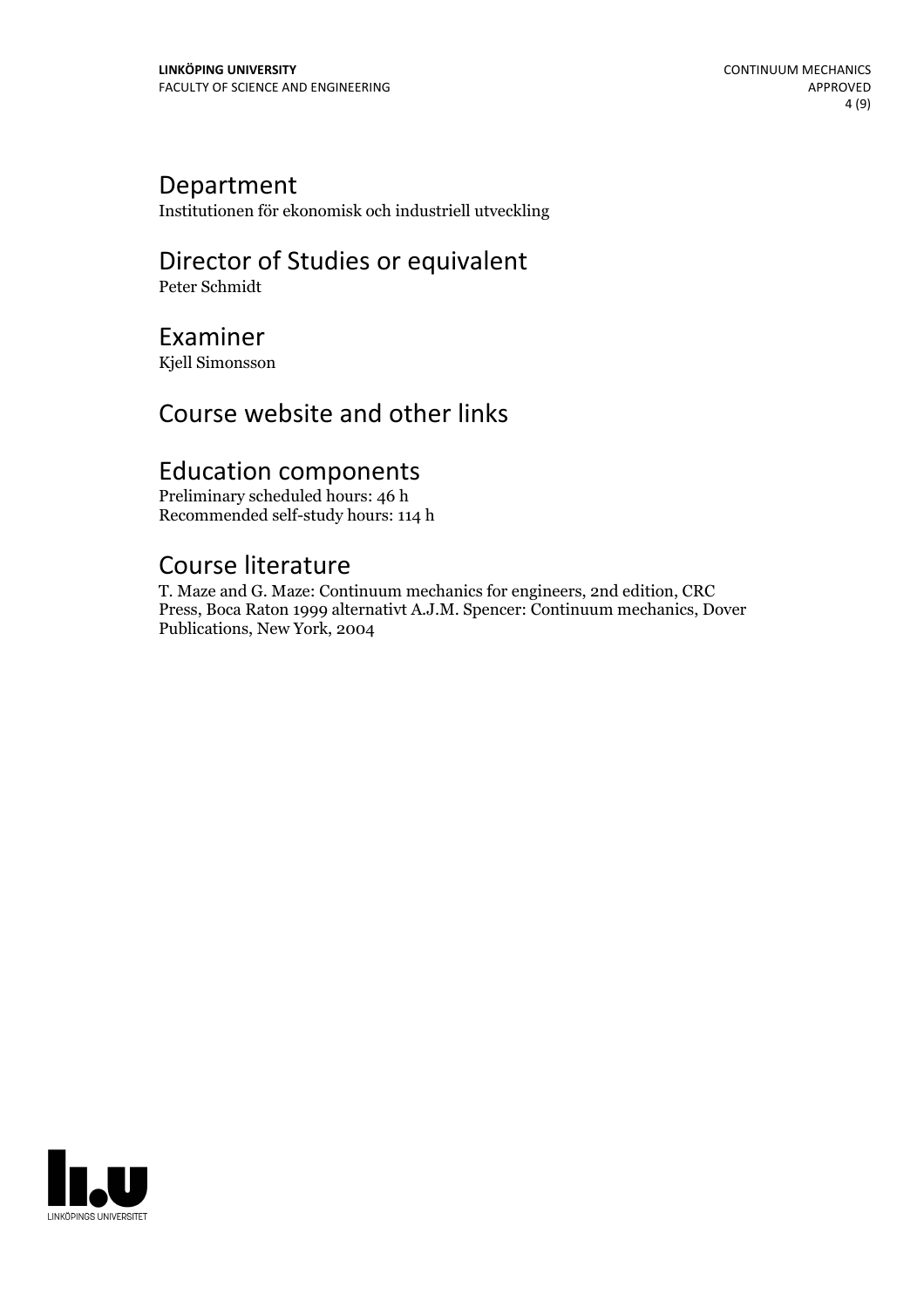# **Common rules**

#### **Course syllabus**

A syllabus must be established for each course. The syllabus specifies the aim and contents of the course, and the prior knowledge that a student must have in order to be able to benefit from the course.

### **Timetabling**

Courses are timetabled after a decision has been made for this course concerning its assignment to a timetable module.

#### **Interrupting a course**

The vice-chancellor's decision concerning regulations for registration, deregistration and reporting results (Dnr LiU-2015-01241) states that interruptions in study are to be recorded in Ladok. Thus, all students who do not participate in a course for which they have registered must record the interruption, such that the registration on the course can be removed. Deregistration from <sup>a</sup> course is carried outusing <sup>a</sup> web-based form: https://www.lith.liu.se/for-studenter/kurskomplettering?l=en.

### **Cancelled courses**

Courses with few participants (fewer than 10) may be cancelled or organised in a manner that differs from that stated in the course syllabus. The Dean is to deliberate and decide whether a course is to be cancelled or changed from the course syllabus.

### **Guidelines relatingto examinations and examiners**

For details, see Guidelines for education and examination for first-cycle and second-cycle education at Linköping University, http://styrdokument.liu.se/Regelsamling/VisaBeslut/917592.

An examiner must be employed as a teacher at LiU according to the LiU Regulations for Appointments

(https://styrdokument.liu.se/Regelsamling/VisaBeslut/622784). For courses in second-cycle, the following teachers can be appointed as examiner: Professor (including Adjunct and Visiting Professor), Associate Professor (including Adjunct), Senior Lecturer (including Adjunct and Visiting Senior Lecturer), Research Fellow, or Postdoc. For courses in first-cycle, Assistant Lecturer (including Adjunct and Visiting Assistant Lecturer) can also be appointed as examiner in addition to those listed for second-cycle courses. In exceptional cases, a Part-time Lecturer can also be appointed as an examiner at both first- and second cycle, see Delegation of authority for the Board of Faculty of Science and Engineering.

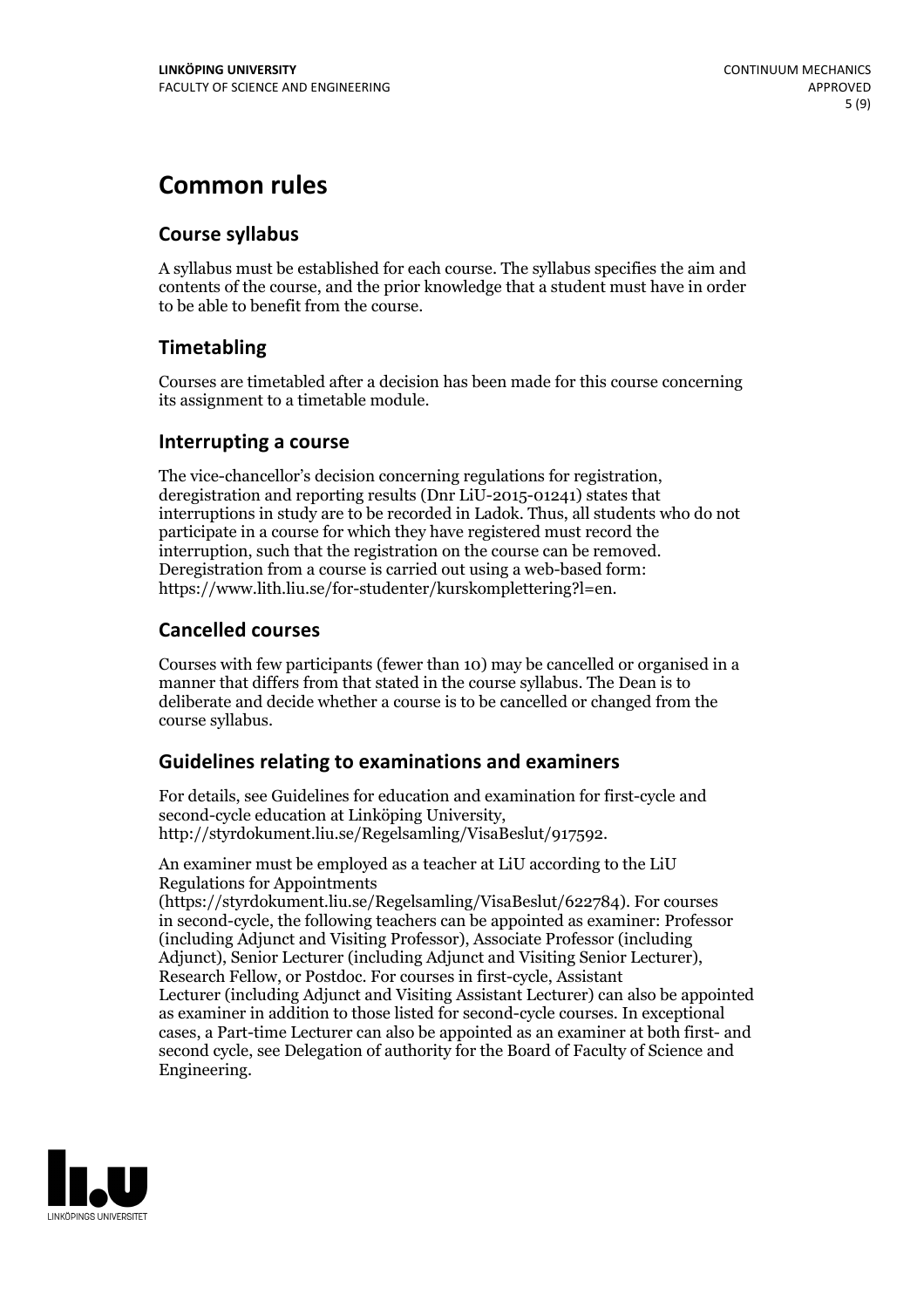#### **Forms of examination**

#### **Examination**

Written and oral examinations are held at least three times a year: once immediately after the end of the course, once in August, and once (usually) in one of the re-examination periods. Examinations held at other times are to follow a decision of the board of studies.

Principles for examination scheduling for courses that follow the study periods:

- courses given in VT1 are examined for the first time in March, with re-examination in June and August
- courses given in VT2 are examined for the first time in May, with re-examination in August and October
- courses given in HT1 are examined for the first time in October, with re-examination in January and August
- courses given in HT2 are examined for the first time in January, with re-examination in March and in August.

The examination schedule is based on the structure of timetable modules, but there may be deviations from this, mainly in the case of courses that are studied and examined for several programmes and in lower grades (i.e. 1 and 2).

Examinations for courses that the board of studies has decided are to be held in alternate years are held three times during the school year in which the course is given according to the principles stated above.

Examinations for courses that are cancelled orrescheduled such that they are not given in one or several years are held three times during the year that immediately follows the course, with examination scheduling that corresponds to the scheduling that was in force before the course was cancelled or rescheduled.

When a course is given for the last time, the regular examination and two re-<br>examinations will be offered. Thereafter, examinations are phased out by offering three examinations during the following academic year at the same times as the examinations in any substitute course. If there is no substitute course, three examinations will be offered during re-examination periods during the following academic year. Other examination times are decided by the board of studies. In all cases above, the examination is also offered one more time during the academic year after the following, unless the board of studies decides otherwise.

If a course is given during several periods of the year (for programmes, or on different occasions for different programmes) the board or boards of studies determine together the scheduling and frequency of re-examination occasions.

#### **Registration for examination**

In order to take an examination, a student must register in advance at the Student Portal during the registration period, which opens 30 days before the date of the examination and closes 10 days before it. Candidates are informed of the location of the examination by email, four days in advance. Students who have not

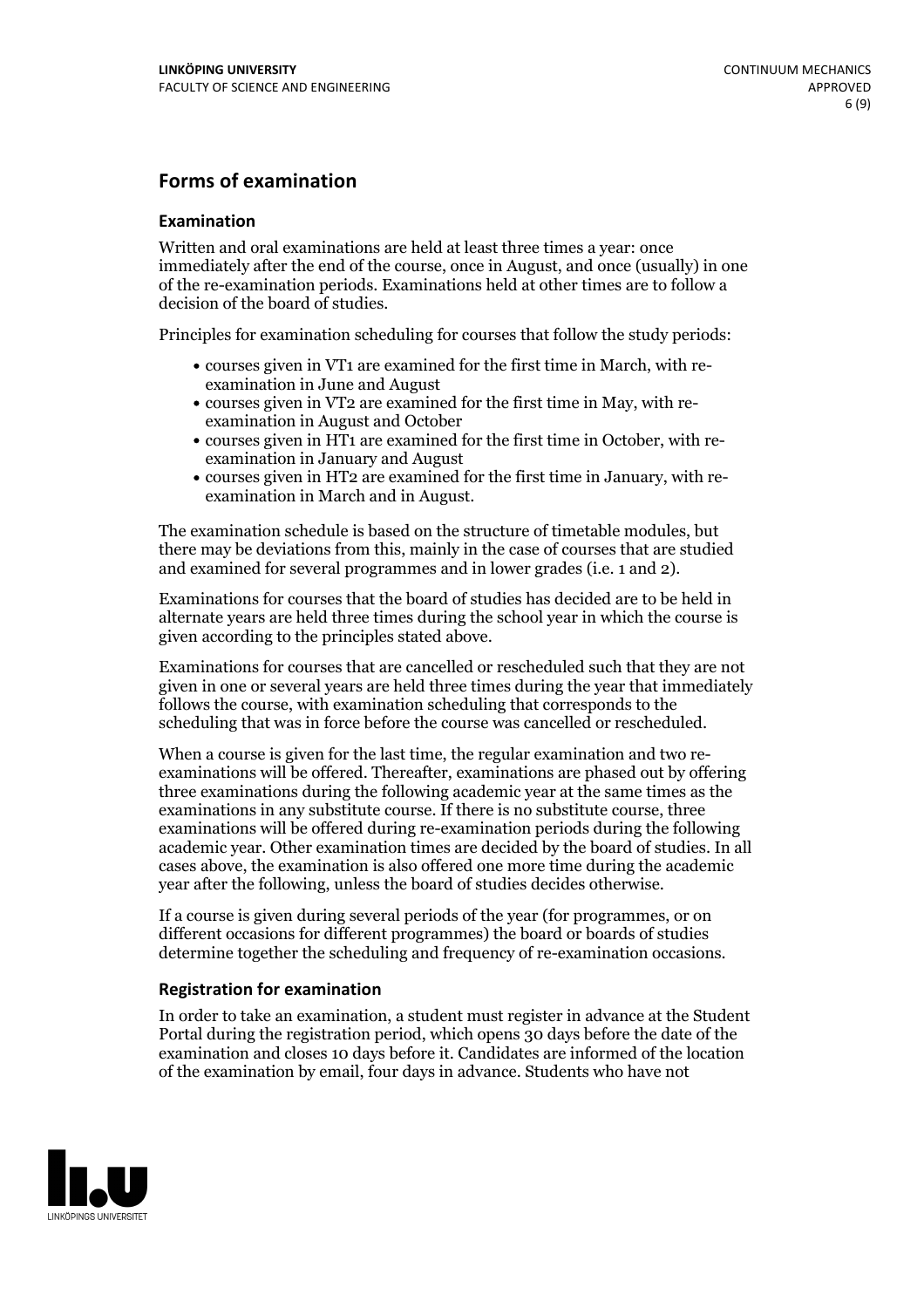registered for an examination run the risk of being refused admittance to the examination, if space is not available.

Symbols used in the examination registration system:

\*\* denotes that the examination is being given for the penultimate time.

\* denotes that the examination is being given for the last time.

#### **Code of conduct for students during examinations**

Details are given in a decision in the university's rule book: http://styrdokument.liu.se/Regelsamling/VisaBeslut/622682.

#### **Retakes for higher grade**

Students at the Institute of Technology at LiU have the right to retake written examinations and computer-based examinations in an attempt to achieve a higher grade. This is valid for all examination components with code "TEN" and "DAT". The same right may not be exercised for other examination components, unless otherwise specified in the course syllabus.

A retake is not possible on courses that are included in an issued degree diploma.

#### **Retakes of other forms of examination**

Regulations concerning retakes of other forms of examination than written examinations and computer-based examinations are given in the LiU guidelines

http://styrdokument.liu.se/Regelsamling/VisaBeslut/917592.

#### **Plagiarism**

For examinations that involve the writing of reports, in cases in which it can be assumed that the student has had access to other sources (such as during project work, writing essays, etc.), the material submitted must be prepared in accordance with principles for acceptable practice when referring to sources (references or quotations for which the source is specified) when the text, images, ideas, data,  $\vec{e}$  etc. of other people are used. It is also to be made clear whether the author has reused his or her own text, images, ideas, data, etc. from previous examinations, such as degree projects, project reports, etc. (this is sometimes known as "self- plagiarism").

A failure to specify such sources may be regarded as attempted deception during examination.

#### **Attempts to cheat**

In the event of <sup>a</sup> suspected attempt by <sup>a</sup> student to cheat during an examination, or when study performance is to be assessed as specified in Chapter <sup>10</sup> of the Higher Education Ordinance, the examiner is to report this to the disciplinary board of the university. Possible consequences for the student are suspension from study and a formal warning. More information is available at https://www.student.liu.se/studenttjanster/lagar-regler-rattigheter?l=en.

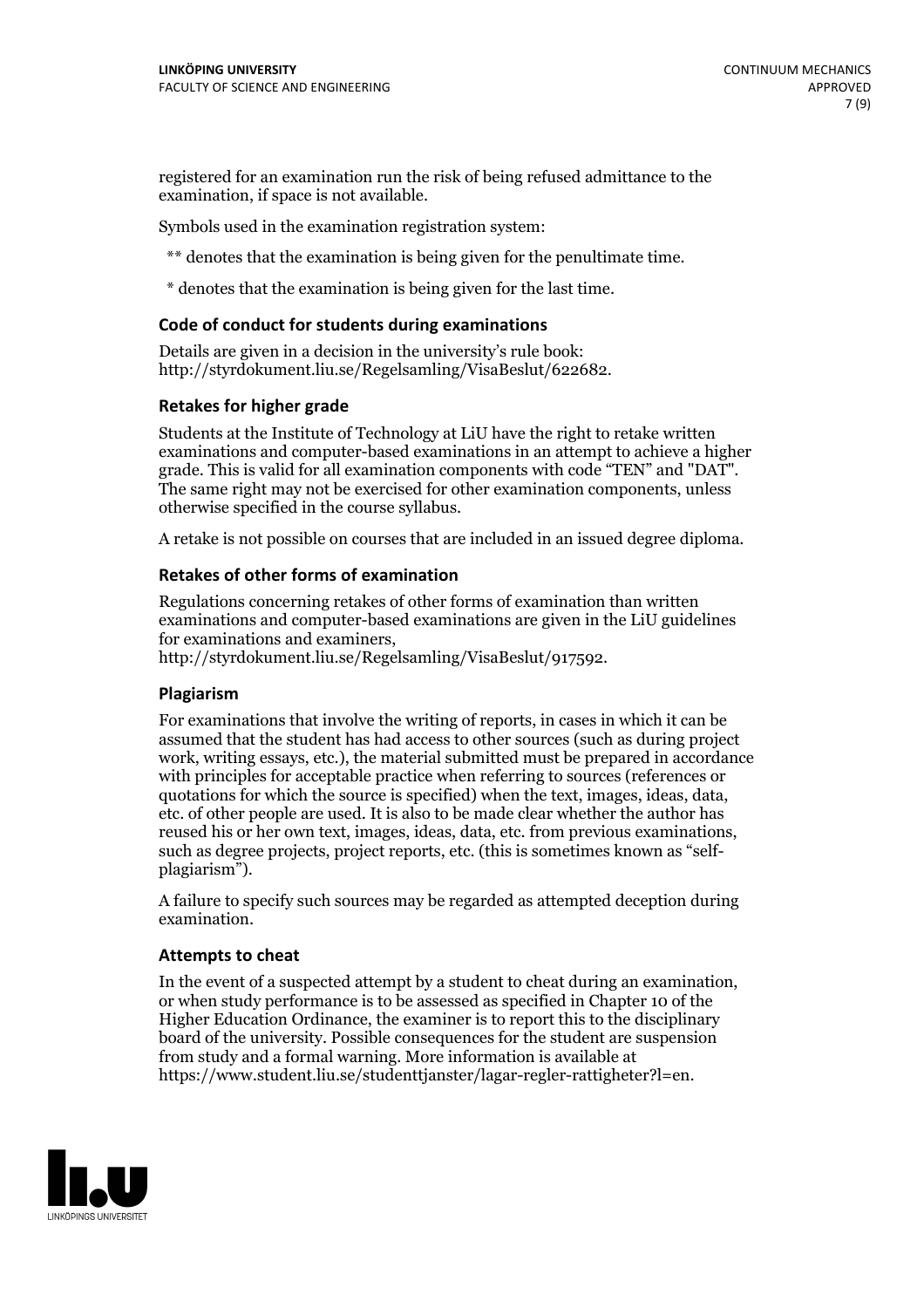#### **Grades**

The grades that are preferably to be used are Fail (U), Pass (3), Pass not without distinction  $(4)$  and Pass with distinction  $(5)$ .

- 1. Grades U, 3, 4, 5 are to be awarded for courses that have written
- examinations. 2. Grades Fail (U) and Pass (G) may be awarded for courses with <sup>a</sup> large degree of practical components such as laboratory work, project work and group work. 3. Grades Fail (U) and Pass (G) are to be used for degree projects and other
- independent work.

#### **Examination components**

- 
- 1. Grades U, 3, 4, <sup>5</sup> are to be awarded for written examinations (TEN). 2. Examination components for which the grades Fail (U) and Pass (G) may be awarded are laboratory work (LAB), project work (PRA), preparatory written examination (KTR), oral examination (MUN), computer-based
- examination (DAT), home assignment (HEM), and assignment (UPG). 3. Students receive grades either Fail (U) or Pass (G) for other examination components in which the examination criteria are satisfied principally through active attendance such as other examination (ANN), tutorial group (BAS) or examination item (MOM). 4. Grades Fail (U) and Pass (G) are to be used for the examination
- components Opposition (OPPO) and Attendance at thesis presentation (AUSK) (i.e. part of the degree project).

For mandatory components, the following applies: If special circumstances prevail, and if it is possible with consideration of the nature of the compulsory component, the examiner may decide to replace the compulsory component with another equivalent component. (In accordance with the LiU Guidelines for education and examination for first-cycle and second-cycle education at Linköping University, http://styrdokument.liu.se/Regelsamling/VisaBeslut/917592).

For written examinations, the following applies: If the LiU coordinator for students with disabilities has granted a student the right to an adapted examination for a written examination in an examination hall, the student has the right to it. If the coordinator has instead recommended for the student an adapted examination or alternative form of examination, the examiner may grant this if the examiner assesses that it is possible, based on consideration of the course objectives. (In accordance with the LiU Guidelines for education and examination for first-cycle and second-cycle education at Linköping University, http://styrdokument.liu.se/Regelsamling/VisaBeslut/917592).

The examination results for a student are reported at the relevant department.

### **Regulations (applyto LiU in its entirety)**

The university is a government agency whose operations are regulated by